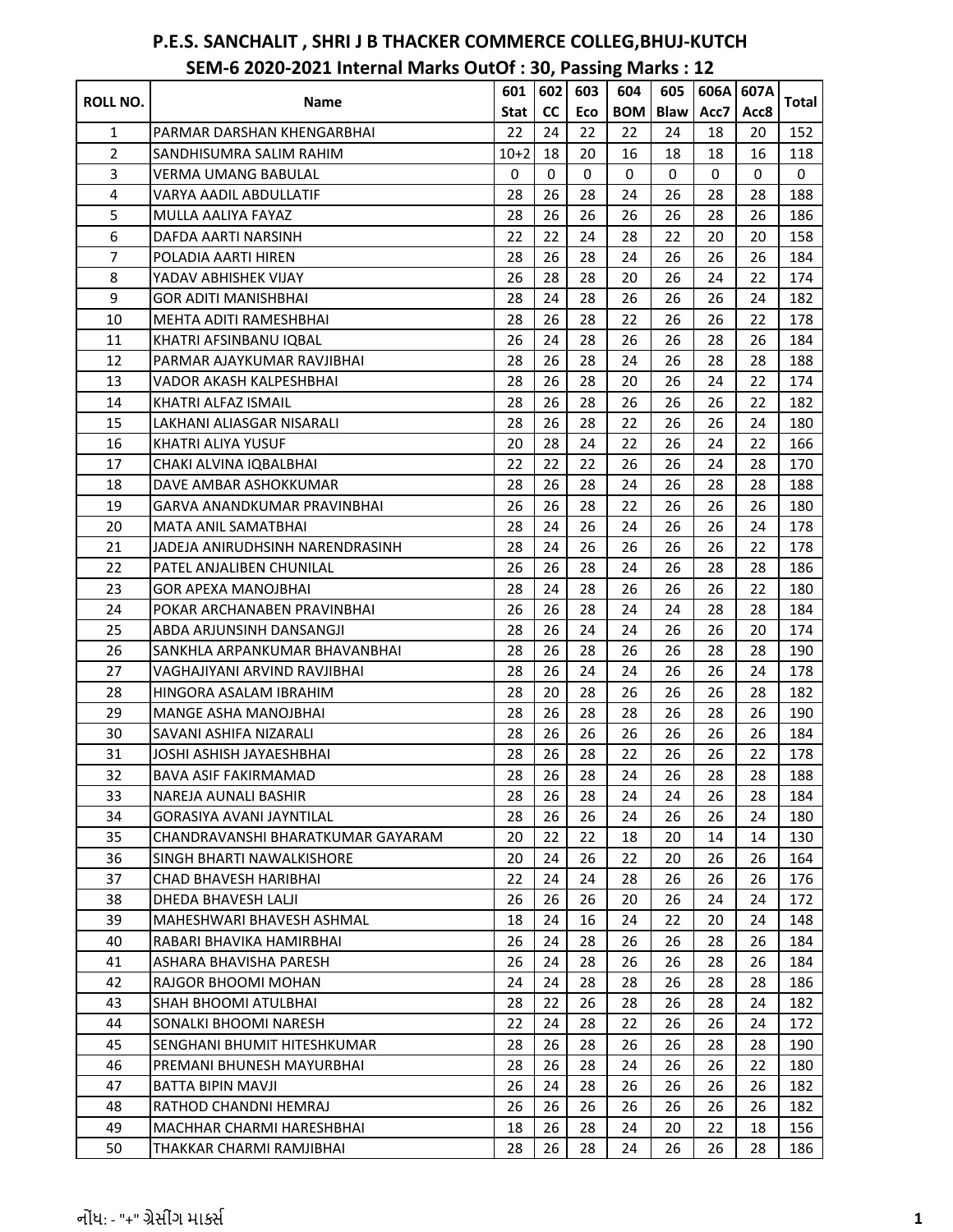| ROLL NO. |                                  | 601         | 602 | 603    | 604        | 605         | 606A   | 607A |       |
|----------|----------------------------------|-------------|-----|--------|------------|-------------|--------|------|-------|
|          | Name                             | <b>Stat</b> | cc  | Eco    | <b>BOM</b> | <b>Blaw</b> | Acc7   | Acc8 | Total |
| 51       | MAHESHWARI CHETAN JAKHULAL       | 22          | 24  | 28     | 24         | 26          | 26     | 24   | 174   |
| 52       | CHAD CHHAYABEN DEVKARAN          | 24          | 28  | 26     | 26         | 26          | 28     | 26   | 184   |
| 53       | SOLANKI DARSHAN MANGALDAS        | 26          | 24  | 28     | 22         | 26          | 26     | 26   | 178   |
| 54       | DARJI DEEP ASHVINKUMAR           | 28          | 24  | 26     | 24         | 26          | 26     | 26   | 180   |
| 55       | <b>RAVAL DEEP JITEN</b>          | 28          | 24  | 26     | 24         | 26          | 26     | 24   | 178   |
| 56       | JETHI DENISH MAHESHKUMAR         | 28          | 26  | 28     | 24         | 26          | 28     | 26   | 186   |
| 57       | MERIYA DEVENDRAKUMAR SHIVJI      | 28          | 26  | 28     | 26         | 26          | 26     | 26   | 186   |
| 58       | <b>MOTA DHAIRYA NITESH</b>       | 28          | 26  | 24     | 22         | 26          | 26     | 28   | 180   |
| 59       | MAICHA DHARMESH JAYESHBHAI       | 26          | 26  | 24     | 24         | 26          | 26     | 24   | 176   |
| 60       | CHANDAN DHARMI SANJAY            | 26          | 24  | 28     | 22         | 26          | 26     | 22   | 174   |
| 61       | CHHATBAR DHAVALKUMAR VASANTBHAI  | 24          | 28  | 28     | 26         | 26          | 24     | 28   | 184   |
| 62       | HINGDA DHIRAJ PARSOTAM           | 24          | 26  | 22     | 28         | 26          | 22     | 26   | 174   |
| 63       | PITRODA DHIRUKSHA ANANDKUMAR     | 24          | 28  | 26     | 26         | 26          | 28     | 26   | 184   |
| 64       | SOLANKI DHRUTI PRAVINBHAI        | 22          | 26  | 28     | 22         | 28          | 26     | 28   | 180   |
| 65       | THACKER DHRUTI HASMUKH           | 28          | 26  | 28     | 22         | 26          | 26     | 22   | 178   |
| 66       | <b>BUDHBHATTI DHRUV BHARAT</b>   | 28          | 26  | 26     | 22         | 26          | 26     | 22   | 176   |
| 67       | <b>GUSAI DHRUV KISHANGAR</b>     | 28          | 26  | 22     | 22         | 24          | 26     | 22   | 170   |
| 68       | MEHTA DHRUVI BIPINBHAI           | 28          | 24  | 20     | 24         | 24          | 16     | 22   | 158   |
| 69       | CHAUHAN DHRUVIBEN VINOD          | 28          | 24  | 28     | 22         | 26          | 24     | 24   | 176   |
| 70       | JOSHI DHWANI MANISHBHAI          | 24          | 24  | 24     | 24         | 24          | 28     | 26   | 174   |
| 71       | SHAH DHWANI CHETANKUMAR          | 26          | 26  | 24     | 28         | 26          | 28     | 22   | 180   |
| 72       | SHAH DHWANI JAYENDRABHAI         | 28          | 24  | 28     | 26         | 26          | 28     | 28   | 188   |
| 73       | THACKER DHWANI ASHOK             | 26          | 24  | 18     | 24         | 26          | 26     | 24   | 168   |
| 74       | RACHCHH DHYEY RAJESH             | 28          | 26  | 28     | 24         | 26          | 26     | 26   | 184   |
| 75       | GOHIL DIKSHITA ARVINDBHAI        | 28          | 26  | 28     | 26         | 26          | 26     | 28   | 188   |
| 76       | KAMAL DIKSHITA KANJI             | $10+2$      | 18  | 16     | 16         | 14          | 16     | 12   | 104   |
| 77       | <b>FUFAL DINESH POONAMSHI</b>    | 14          | 18  | 18     | 18         | 18          | 18     | 20   | 124   |
| 78       | MATA DINESHBHAI HARIBHAI         | 8           | 8   | 8      | 8          | 8           | 8      | 8    | 56    |
| 79       | <b>MAHESHWARI DIPAK GOPAL</b>    | 22          | 26  | 26     | 26         | 26          | 26     | 28   | 180   |
| 80       | VARCHAND DIPAKBHAI RANMAL        | 28          | 26  | 28     | 26         | 24          | 24     | 28   | 184   |
| 81       | BHANUSHALI DIPALI BALVANTBHAI    | 22          | 26  | 22     | 24         | 26          | 26     | 28   | 174   |
| 82       | MAHESHWARI DIPALI RAVJI          | 26          | 22  | 26     | 22         | 26          | 22     | 22   | 166   |
| 83       | NAKRANI DISHABEN VASANTLAL       | 28          | 28  | 28     | 26         | 24          | 28     | 28   | 190   |
| 84       | KHATRI DIXIT ASHOKBHAI           | 14          | 12  | $10+2$ | 14         | 14          | $10+2$ | 8+4  | 90    |
| 85       | SODHA DIXRAJSINH DHARMENDRASINH  | 26          | 28  | 22     | 24         | 26          | 26     | 24   | 176   |
| 86       | PARMAR DOLLY NITINBHAI           | 26          | 26  | 28     | 22         | 26          | 22     | 24   | 174   |
| 87       | <b>JOSHI DRASHTI ROHITBHAI</b>   | 28          | 26  | 26     | 24         | 26          | 26     | 20   | 176   |
| 88       | BUDDHBHATTI DULARI PRAFULBHAI    | 28          | 26  | 24     | 24         | 26          | 26     | 24   | 178   |
| 89       | <b>HINGORA FAIZAN UMAR</b>       | 28          | 26  | 28     | 22         | 26          | 26     | 28   | 184   |
| 90       | LUHAR FIROZ RAHIMBHAI            | 28          | 24  | 28     | 24         | 26          | 26     | 28   | 184   |
| 91       | <b>GUSAI GEETA MAHESHGAR</b>     | 24          | 26  | 26     | 24         | 26          | 28     | 28   | 182   |
| 92       | POOJAN GOR VINESHBHAI            | 28          | 26  | 28     | 26         | 26          | 24     | 24   | 182   |
| 93       | JADEJA HARPALSINH JAYENDRSINH    | 20          | 18  | 16     | 16         | 18          | 20     | 20   | 128   |
| 94       | PANDYA HARSH HITESHBHAI          | 24          | 26  | 20     | 24         | 26          | 18     | 26   | 164   |
| 95       | JADEJA HARSHDEEPSINH NARPATSINH  | 14          | 14  | 14     | 18         | 12          | 12     | 14   | 98    |
| 96       | GAGAL HASMITA RANCHHODBHAI       | 20          | 24  | 22     | 28         | 28          | 24     | 22   | 168   |
| 97       | SACHADE HEMANG HITESH            | 28          | 26  | 26     | 24         | 26          | 28     | 24   | 182   |
| 98       | <b>BUDHBHATTI HEMANGI SANJAY</b> | 28          | 24  | 28     | 26         | 26          | 26     | 26   | 184   |
| 99       | LIMBANI HEMANSHI MAHENDRAKUMAR   | 26          | 26  | 28     | 24         | 26          | 28     | 28   | 186   |
| 100      | GAJARA HENSI ASHISHBHAI          | 14          | 22  | 22     | 24         | 26          | 22     | 22   | 152   |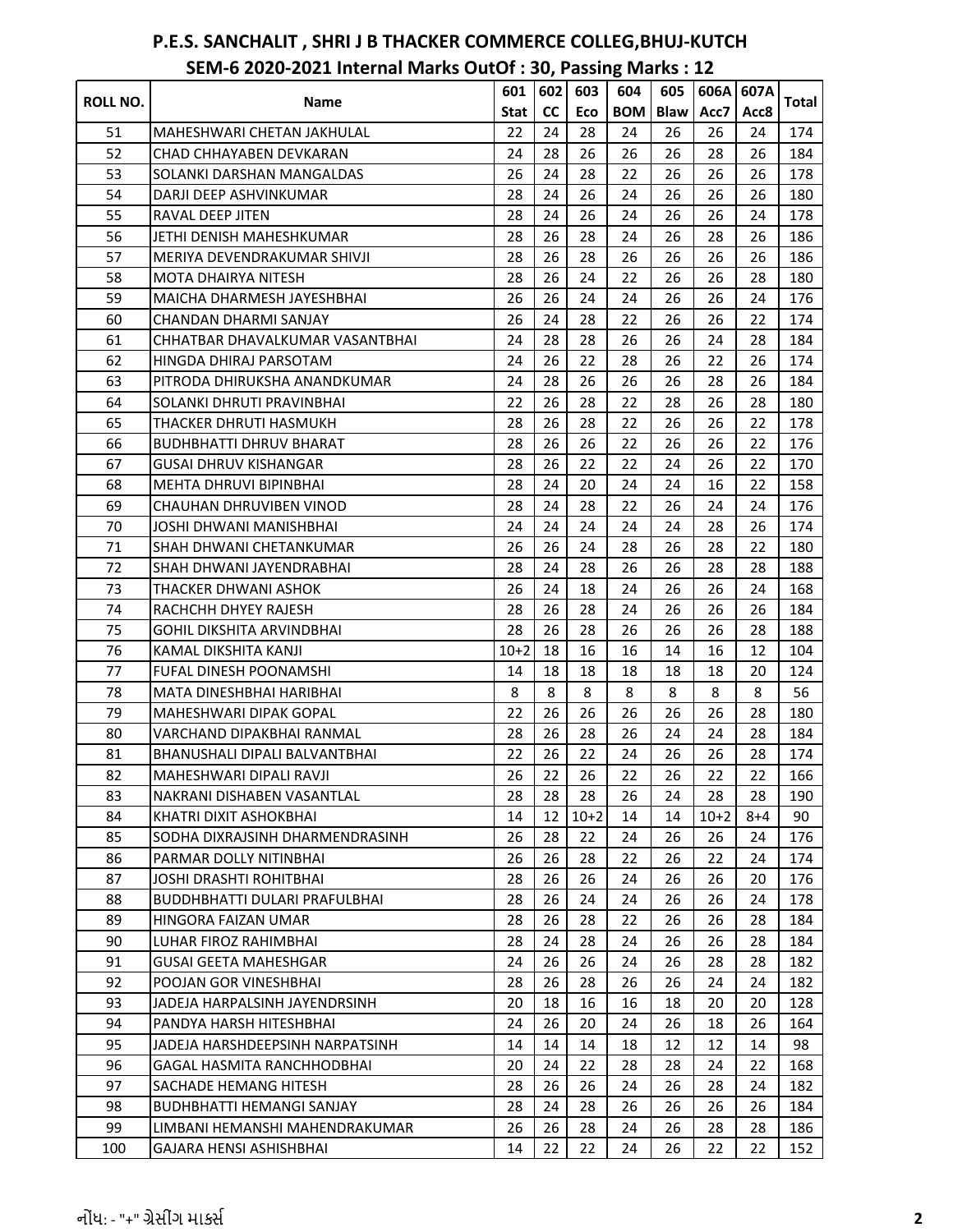|          |                                    | 601  | 602 | 603 | 604        | 605         | 606A | 607A |       |
|----------|------------------------------------|------|-----|-----|------------|-------------|------|------|-------|
| ROLL NO. | Name                               | Stat | cc  | Eco | <b>BOM</b> | <b>Blaw</b> | Acc7 | Acc8 | Total |
| 101      | DABHI HETVI VINODBHAI              | 28   | 24  | 26  | 26         | 26          | 26   | 22   | 178   |
| 102      | BHUDIA HINA HARISH                 | 22   | 22  | 24  | 26         | 20          | 26   | 26   | 166   |
| 103      | <b>BHANUSHALI HIREN KISHORBHAI</b> | 28   | 26  | 26  | 26         | 26          | 28   | 28   | 188   |
| 104      | BHAIJIWALA HUSENA HUSEN            | 28   | 26  | 28  | 24         | 26          | 28   | 28   | 188   |
| 105      | SAIYAD IFTAR HUSSAIN ABDUL MAJID   | 8    | 8   | 8   | 8          | 8           | 8    | 8    | 56    |
| 106      | PARMAR INDRAJITSINH DHARMENDRASINH | 28   | 26  | 28  | 24         | 26          | 26   | 28   | 186   |
| 107      | MAVANI INSHA SALIM                 | 28   | 26  | 28  | 26         | 26          | 28   | 26   | 188   |
| 108      | MOTA ISHAN PINKESH                 | 28   | 26  | 28  | 22         | 26          | 26   | 24   | 180   |
| 109      | <b>GOR ISHIKA PARESH</b>           | 28   | 24  | 28  | 26         | 26          | 26   | 26   | 184   |
| 110      | <b>BHATT ISHITABEN RAJESHBHAI</b>  | 26   | 28  | 28  | 22         | 26          | 28   | 26   | 184   |
| 111      | RAO IVA RAJUBHAI                   | 20   | 24  | 26  | 22         | 22          | 26   | 22   | 162   |
| 112      | YADAV JAGRUT RAMSAGAR              | 20   | 24  | 28  | 20         | 24          | 16   | 18   | 150   |
| 113      | PANDYA JAHANVI TEJENDRABHAI        | 28   | 26  | 26  | 22         | 26          | 28   | 22   | 178   |
| 114      | BHUDIYA JANKI PRAVINBHAI           | 28   | 26  | 22  | 24         | 26          | 26   | 24   | 176   |
| 115      | PINARA JANVIBEN BHARATKUMAR        | 26   | 24  | 28  | 26         | 26          | 24   | 24   | 178   |
| 116      | GARVA JAY JHAVERBHAI               | 28   | 26  | 20  | 24         | 26          | 26   | 28   | 178   |
| 117      | PARMAR JAY VINODBHAI               | 28   | 26  | 28  | 20         | 26          | 26   | 28   | 182   |
| 118      | PINDORIYA JAY LALJI                | 28   | 24  | 26  | 24         | 26          | 26   | 24   | 178   |
| 119      | GUSAI JAYBHARTHI DEEPAKBHARTHI     | 28   | 26  | 26  | 24         | 26          | 28   | 26   | 184   |
| 120      | JADEJA JAYENDRASINH ASHUBHA        | 28   | 26  | 28  | 22         | 26          | 24   | 24   | 178   |
| 121      | CHAUHAN JAYESH MOHANBHAI           | 28   | 26  | 26  | 22         | 26          | 26   | 28   | 182   |
| 122      | <b>GAGAL JAYESH DAMJI</b>          | 22   | 24  | 26  | 20         | 26          | 20   | 28   | 166   |
| 123      | KATARIYA JAYKUMAR MOHANLAL         | 26   | 22  | 26  | 18         | 26          | 26   | 22   | 166   |
| 124      | JADEJA JAYPALSINH JAGDISHSINH      | 26   | 26  | 26  | 24         | 26          | 28   | 28   | 184   |
| 125      | BUDHBHATTI JEEL MANOJKUMAR         | 28   | 26  | 28  | 26         | 26          | 26   | 22   | 182   |
| 126      | <b>GOR JEEL MEHULBHAI</b>          | 28   | 24  | 28  | 24         | 26          | 26   | 24   | 180   |
| 127      | KATTA JEET HITESHBHAI              | 20   | 20  | 26  | 24         | 26          | 26   | 24   | 166   |
| 128      | CHANDRA JEETKUMAR PRAFULBHAI       | 24   | 28  | 26  | 22         | 26          | 24   | 22   | 172   |
| 129      | <b>GHAUVA JENIL JAGDISHBHAI</b>    | 22   | 26  | 22  | 22         | 26          | 22   | 24   | 164   |
| 130      | RATHOD JIGAR KHIRAJ                | 28   | 26  | 28  | 24         | 26          | 26   | 24   | 182   |
| 131      | RATNANI JIGAR LAKHMASHI            | 28   | 26  | 28  | 22         | 26          | 28   | 28   | 186   |
| 132      | RASTE JIGNESH DINESHBHAI           | 28   | 26  | 28  | 24         | 26          | 28   | 28   | 188   |
| 133      | ANTHU JINAL RAMJIBHAI              | 26   | 26  | 26  | 24         | 28          | 24   | 26   | 180   |
| 134      | GOHIL JINAL SHAILESHBHAI           | 26   | 26  | 26  | 24         | 24          | 28   | 26   | 180   |
| 135      | MOTA JINAL MAHENDRABHAI            | 18   | 20  | 14  | 18         | 26          | 26   | 20   | 142   |
| 136      | CHAUHAN JITEN HARESHBHAI           | 28   | 26  | 28  | 24         | 26          | 26   | 24   | 182   |
| 137      | SOMESHWER KAJAL MAYURBHAI          | 20   | 24  | 20  | 22         | 24          | 24   | 26   | 160   |
| 138      | KHETANI KALPESH KANTILAL           | 28   | 26  | 26  | 22         | 26          | 26   | 26   | 180   |
| 139      | JEPAR KANTI PREMJI                 | 28   | 24  | 22  | 24         | 26          | 26   | 26   | 176   |
| 140      | <b>SHAH KARAN BHADRESH</b>         | 28   | 22  | 22  | 28         | 26          | 28   | 24   | 178   |
| 141      | DARJI KARANKUMAR DIPAKBHAI         | 24   | 26  | 26  | 22         | 26          | 24   | 24   | 172   |
| 142      | SHAH KASHMI BRIJEN                 | 26   | 26  | 28  | 24         | 26          | 28   | 18   | 176   |
| 143      | THACKER KASHYAP MAHESHBHAI         | 28   | 26  | 28  | 22         | 26          | 28   | 28   | 186   |
| 144      | JOSHI KEVALKUMAR MOHANLAL          | 28   | 26  | 28  | 22         | 26          | 28   | 28   | 186   |
| 145      | MISTRY KEYUR CHANDRAKANTBHAI       | 28   | 26  | 24  | 24         | 24          | 28   | 26   | 180   |
| 146      | NINJAR KHUSHAL KANTILAL            | 28   | 26  | 24  | 24         | 24          | 26   | 24   | 176   |
| 147      | CHAUHAN KHUSHALI MANISHBHAI        | 28   | 24  | 26  | 26         | 26          | 26   | 22   | 178   |
| 148      | PARVADIYA KHUSHALI HARESHBHAI      | 28   | 22  | 26  | 22         | 26          | 26   | 28   | 178   |
| 149      | <b>GOR KHUSHI DEEPAKBHAI</b>       | 28   | 22  | 26  | 24         | 26          | 26   | 22   | 174   |
| 150      | SHETH KHUSHI JAYENDRABHAI          | 28   | 24  | 28  | 28         | 26          | 28   | 28   | 190   |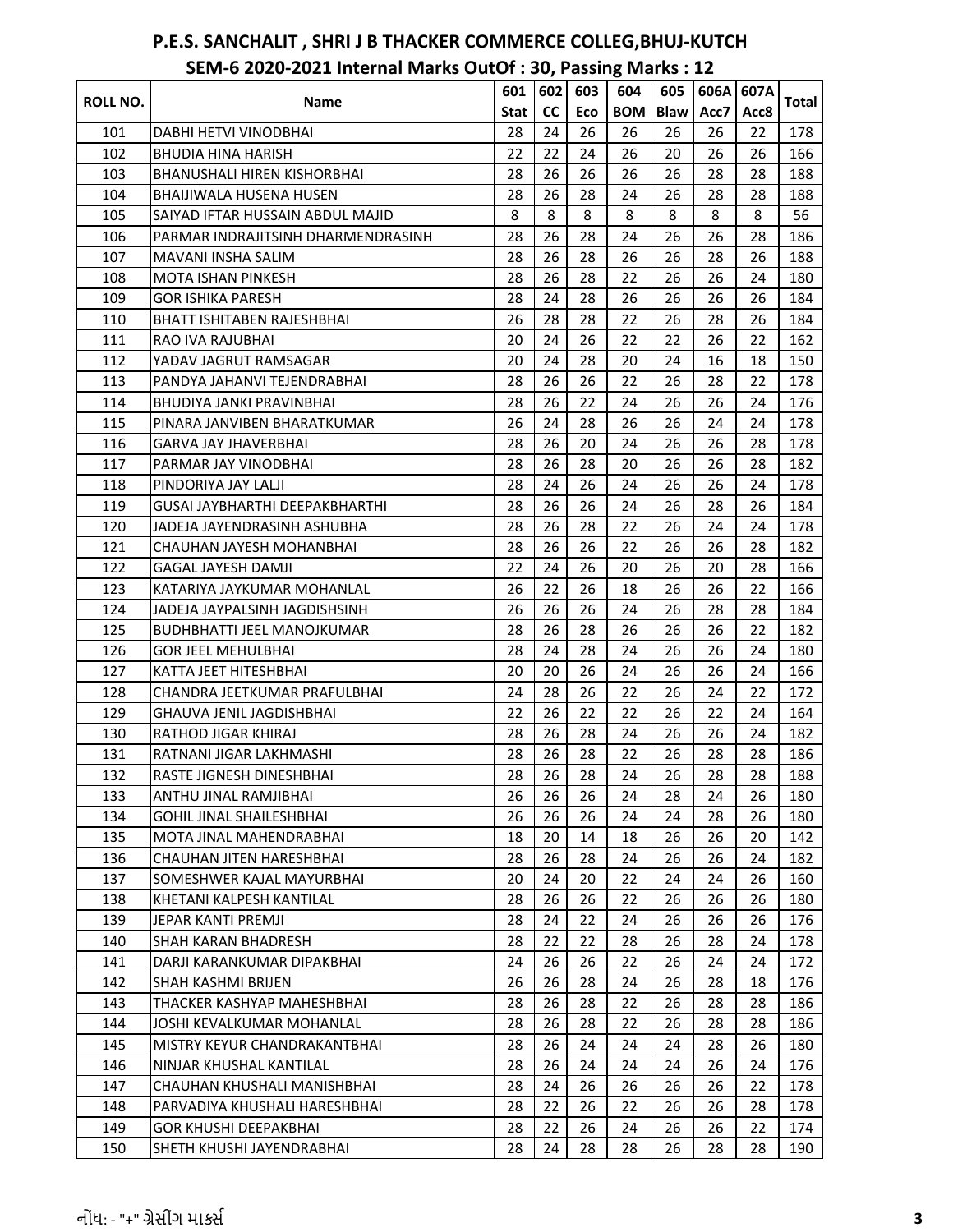| ROLL NO. | <b>Name</b>                        | 601         | 602 | 603 | 604        | 605         | 606A | 607A | Total |
|----------|------------------------------------|-------------|-----|-----|------------|-------------|------|------|-------|
|          |                                    | <b>Stat</b> | cc  | Eco | <b>BOM</b> | <b>Blaw</b> | Acc7 | Acc8 |       |
| 151      | VASANI KHUSHI RAJESH               | 28          | 26  | 28  | 24         | 26          | 26   | 24   | 182   |
| 152      | MAKVANA KHUSHIBEN KANTILAL         | 28          | 26  | 28  | 24         | 26          | 26   | 24   | 182   |
| 153      | SONI KHUSHIBEN PARESHKUMAR         | 26          | 26  | 28  | 22         | 26          | 28   | 26   | 182   |
| 154      | JOBANPUTRA KINJAL MADHUSUDAN       | 24          | 26  | 26  | 24         | 26          | 28   | 28   | 182   |
| 155      | RAJPUT KINJAL DHIRAJBHAI           | 28          | 24  | 28  | 26         | 26          | 26   | 24   | 182   |
| 156      | SOLANKI KINJAL KAMLESHBHAI         | 28          | 26  | 28  | 26         | 26          | 26   | 28   | 188   |
| 157      | CHOPDA KIRAN JENTILAL              | 26          | 26  | 26  | 26         | 26          | 26   | 28   | 184   |
| 158      | PATARIYA KISHOR HARJI              | 24          | 24  | 26  | 22         | 26          | 24   | 24   | 170   |
| 159      | JOBANPUTRA KOMAL ASHISHKUMAR       | 28          | 26  | 26  | 22         | 26          | 26   | 24   | 178   |
| 160      | <b>FAFAL KOMALBEN SURESHKUMAR</b>  | 22          | 26  | 22  | 22         | 26          | 22   | 24   | 164   |
| 161      | <b>GADHVI KOMALBEN RAJESHBHAI</b>  | 28          | 24  | 28  | 22         | 26          | 26   | 26   | 180   |
| 162      | KATARIYA KRUPALI NARSINHBHAI       | 28          | 26  | 28  | 28         | 24          | 28   | 24   | 186   |
| 163      | RAJGOR KRUSHIL NILESHBHAI          | 20          | 24  | 20  | 26         | 22          | 22   | 22   | 156   |
| 164      | JADEJA KULDEEPSINH GAJENDRASINH    | 28          | 26  | 28  | 24         | 26          | 28   | 26   | 186   |
| 165      | SODHA KULDEEPSINH KHANUBHA         | 26          | 22  | 22  | 20         | 26          | 26   | 24   | 166   |
| 166      | POMAL KUNAL KETAN                  | 28          | 26  | 28  | 22         | 26          | 24   | 28   | 182   |
| 167      | SONEJI KUNAL VIMALKUMAR            | 28          | 26  | 28  | 22         | 26          | 26   | 28   | 184   |
| 168      | MAKWANA KUNDANBALA BIPINCHANDRA    | 28          | 26  | 28  | 26         | 26          | 28   | 24   | 186   |
| 169      | KATTA KUNJAN NARBHERAM             | 18          | 24  | 26  | 28         | 26          | 26   | 26   | 174   |
| 170      | MORBIA LABDHI ARVINDBHAI           | 26          | 24  | 28  | 26         | 26          | 28   | 26   | 184   |
| 171      | SHAH LABDHI PARESHBHAI             | 26          | 26  | 24  | 26         | 26          | 28   | 22   | 178   |
| 172      | KUMBHAR MAHAMADIMTIYAZ UMAR        | 28          | 26  | 28  | 26         | 26          | 28   | 28   | 190   |
| 173      | VYAS MAHAVEER TULSHIBHAI           | 28          | 26  | 26  | 24         | 26          | 28   | 28   | 186   |
| 174      | GARVA MAHESHKUMAR SHANKARBHAI      | 28          | 26  | 26  | 24         | 26          | 26   | 24   | 180   |
| 175      | THAKKAR MAHINI RAJESH              | 28          | 26  | 28  | 24         | 26          | 28   | 28   | 188   |
| 176      | PURBIYA MAHIPAL VINODBHAI          | 26          | 24  | 18  | 22         | 26          | 18   | 22   | 156   |
| 177      | DADGA MAITRI VASANTBHAI            | 26          | 26  | 28  | 22         | 26          | 24   | 24   | 176   |
| 178      | VAGDODA MANN AMRUTBHAI             | 28          | 26  | 26  | 20         | 24          | 26   | 28   | 178   |
| 179      | <b>BHANUSHALI MANSI KISHORBHAI</b> | 28          | 26  | 26  | 26         | 26          | 26   | 26   | 184   |
| 180      | PARMAR MANSI KIRTIBHAI             | 28          | 24  | 24  | 20         | 26          | 26   | 24   | 172   |
| 181      | PATEL MANSI GANGARAM               | 28          | 24  | 28  | 22         | 26          | 28   | 28   | 184   |
| 182      | HALAI MARIYA YUSUF                 | 28          | 26  | 28  | 24         | 26          | 28   | 28   | 188   |
| 183      | SHEKHA MAYURKUMAR KISHOR           | 26          | 24  | 28  | 24         | 26          | 28   | 26   | 182   |
| 184      | THACKER MEET ANILBHAI              | 28          | 26  | 28  | 26         | 26          | 28   | 26   | 188   |
| 185      | AHIR MEETA RAMESH                  | 28          | 24  | 28  | 26         | 26          | 26   | 22   | 180   |
| 186      | <b>GUSAI MEETGIRI NAVINGIRI</b>    | 28          | 26  | 26  | 24         | 26          | 26   | 24   | 180   |
| 187      | PARMAR MEETKUMAR PRATAPBHAI        | 24          | 24  | 28  | 22         | 26          | 26   | 28   | 178   |
| 188      | THACKER MEGHA HARSHADBHAI          | 26          | 24  | 28  | 26         | 26          | 28   | 26   | 184   |
| 189      | JADEJA MEGHRAJSINH JATUBHA         | 26          | 26  | 28  | 22         | 26          | 22   | 24   | 174   |
| 190      | BHAVSAR MIHIR BHARATBHAI           | 26          | 24  | 28  | 24         | 26          | 28   | 24   | 180   |
| 191      | PARMAR MILAN MOHANBHAI             | 28          | 26  | 26  | 24         | 26          | 26   | 22   | 178   |
| 192      | <b>GANDHI MILI NILESHBHAI</b>      | 28          | 26  | 28  | 24         | 26          | 28   | 26   | 186   |
| 193      | MEHTA MILI MUKESH                  | 28          | 26  | 28  | 22         | 26          | 26   | 22   | 178   |
| 194      | SODHA MITRAJSINH CHATURSINH        | 24          | 26  | 24  | 28         | 26          | 22   | 26   | 176   |
| 195      | <b>GHANCHI MOHAMADASIM ANVAR</b>   | 28          | 26  | 26  | 24         | 26          | 26   | 26   | 182   |
| 196      | MEMON MOHAMADASMAT SHAUKATHUSAIN   | 28          | 26  | 22  | 18         | 26          | 26   | 24   | 170   |
| 197      | KHATRI MOHAMMADMUAAZ UMARBHAI      | 24          | 26  | 28  | 24         | 26          | 24   | 22   | 174   |
| 198      | MEMON MOHMAD SALIM HAJIMAHMADIQBAL | 28          | 26  | 28  | 26         | 26          | 28   | 28   | 190   |
| 199      | LODHIYA MOJAMALI TANSEN            | 26          | 24  | 28  | 26         | 26          | 24   | 24   | 178   |
| 200      | NAKRANI MONIKKUMAR JASHVANTKUMAR   | 26          | 26  | 28  | 24         | 26          | 28   | 28   | 186   |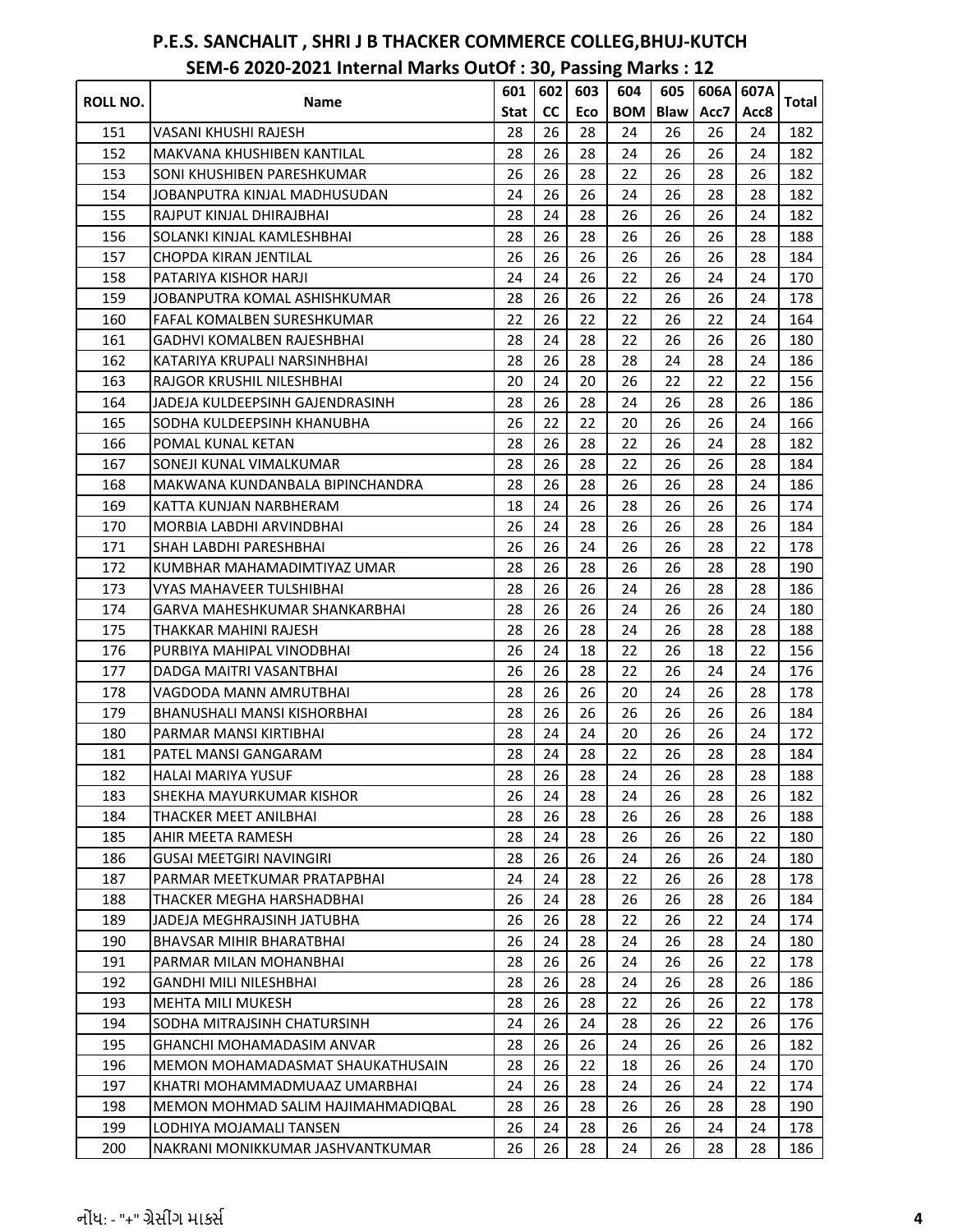|                 |                                       | 601  | 602 | 603 | 604        | 605         | 606A | 607A |       |
|-----------------|---------------------------------------|------|-----|-----|------------|-------------|------|------|-------|
| <b>ROLL NO.</b> | Name                                  | Stat | cc  | Eco | <b>BOM</b> | <b>Blaw</b> | Acc7 | Acc8 | Total |
| 201             | <b>MEMON MUNEERAHEMAD SULTANHUSEN</b> | 28   | 26  | 28  | 24         | 26          | 26   | 24   | 182   |
| 202             | BHAMBHARA MUSKAN ASHRAF               | 28   | 26  | 28  | 26         | 26          | 26   | 22   | 182   |
| 203             | RAYMA MUSTAK MAHMAD                   | 28   | 26  | 28  | 26         | 26          | 28   | 28   | 190   |
| 204             | SAMA NAHIDABANU NAIM                  | 28   | 26  | 26  | 26         | 26          | 26   | 26   | 184   |
| 205             | BHABHUANI NAMIRA MOHSIN               | 26   | 24  | 26  | 22         | 26          | 26   | 26   | 176   |
| 206             | MAHESHWARI NANDINI MANISHBHAI         | 24   | 26  | 26  | 24         | 26          | 28   | 28   | 182   |
| 207             | SODHA NARENDRASINH MANSANGJI          | 28   | 24  | 26  | 24         | 26          | 22   | 28   | 178   |
| 208             | NAZAR NAVIN RAVJI                     | 22   | 24  | 26  | 24         | 26          | 22   | 26   | 170   |
| 209             | GOHIL NAYAN KARSHAN                   | 26   | 26  | 28  | 22         | 26          | 26   | 26   | 180   |
| 210             | KAPDI NAYAN KANJI                     | 26   | 24  | 28  | 22         | 26          | 26   | 28   | 180   |
| 211             | DHOLU NEHA CHHAGANBHAI                | 28   | 28  | 28  | 26         | 26          | 28   | 28   | 192   |
| 212             | <b>GAUTAM NIDHI NILESHKUMAR</b>       | 26   | 28  | 28  | 26         | 26          | 22   | 26   | 182   |
| 213             | <b>SONI NIDHI ROHIT</b>               | 28   | 26  | 28  | 26         | 26          | 26   | 24   | 184   |
| 214             | THACKER NIDHI SHANKARLAL              | 26   | 26  | 28  | 22         | 26          | 28   | 26   | 182   |
| 215             | DHOKADIYA NIKITA JENTILAL             | 26   | 24  | 24  | 26         | 26          | 28   | 26   | 180   |
| 216             | MANGE NIKITA VASANTBHAI               | 28   | 24  | 28  | 26         | 26          | 26   | 26   | 184   |
| 217             | DIVANI NIKITABEN JAYSUKHLAL           | 28   | 24  | 26  | 24         | 24          | 26   | 28   | 180   |
| 218             | RABADIYA NIKUNJ NARAN                 | 28   | 26  | 26  | 24         | 26          | 26   | 24   | 180   |
| 219             | BAR NILESHKUMAR JAGADISHBHAI          | 28   | 26  | 28  | 24         | 26          | 28   | 28   | 188   |
| 220             | LONCHA NILESHKUMAR MAVJI              | 28   | 26  | 26  | 24         | 26          | 26   | 24   | 180   |
| 221             | KOTHIVAR NIRALI DILIP                 | 28   | 26  | 28  | 24         | 26          | 26   | 24   | 182   |
| 222             | JOSHI NIRALI NAVINBHAI                | 26   | 26  | 28  | 22         | 26          | 28   | 26   | 182   |
| 223             | MOTA NISHABEN BHAGVANJI               | 24   | 26  | 28  | 28         | 26          | 28   | 28   | 188   |
| 224             | DIVANI NITINKUMAR VITHALBHAI          | 26   | 26  | 28  | 26         | 26          | 26   | 28   | 186   |
| 225             | SUTHAR NITIXA RAMESHBHAI              | 18   | 28  | 20  | 24         | 26          | 22   | 26   | 164   |
| 226             | THACKER OM KRUPESHBHAI                | 28   | 26  | 28  | 22         | 26          | 26   | 22   | 178   |
| 227             | <b>GOSWAMI OMGIRI MEHULGIRI</b>       | 28   | 26  | 28  | 22         | 26          | 26   | 28   | 184   |
| 228             | VARMA OMPRAKASH SHYAMBIHARIBHAI       | 28   | 26  | 28  | 22         | 24          | 24   | 24   | 176   |
| 229             | <b>SHAH PANKTI BHARAT</b>             | 28   | 26  | 28  | 24         | 26          | 28   | 26   | 186   |
| 230             | DEDHIYA PARAS SHANTILAL               | 28   | 24  | 24  | 24         | 22          | 22   | 16   | 160   |
| 231             | <b>BHADRU PARESH MEGHJI</b>           | 28   | 26  | 28  | 26         | 26          | 28   | 28   | 190   |
| 232             | MAHESHWARI PARESH DHANJI              | 26   | 26  | 26  | 24         | 26          | 26   | 28   | 182   |
| 233             | LONCHA PARESHKUMAR GOPALBHAI          | 28   | 26  | 26  | 24         | 26          | 26   | 22   | 178   |
| 234             | JETHI PARTH HARESHBHAI                | 28   | 26  | 28  | 24         | 26          | 28   | 28   | 188   |
| 235             | MOTA POOJA SANJAY                     | 28   | 26  | 28  | 26         | 26          | 26   | 22   | 182   |
| 236             | SODHA POOJABA INDUBHA                 | 26   | 26  | 28  | 24         | 26          | 26   | 28   | 184   |
| 237             | GARVA ABHISHEK RAVIBHAI               | 24   | 26  | 20  | 24         | 26          | 26   | 28   | 174   |
| 238             | SAMA AMTULLAH ABDULRAZAK              | 28   | 26  | 26  | 24         | 26          | 26   | 28   | 184   |
| 239             | GORASIYA ANIL DHANJI                  | 26   | 26  | 26  | 26         | 26          | 22   | 26   | 178   |
| 240             | KHALIFA ANISHA IBRAHIM                | 18   | 12  | 18  | 18         | 16          | 12   | 12   | 106   |
| 241             | KHATRI ARBAZ INAYAT                   | 28   | 26  | 22  | 26         | 26          | 26   | 22   | 176   |
| 242             | RAJDE ARPIT HARESHBHAI                | 28   | 26  | 28  | 22         | 26          | 24   | 24   | 178   |
| 243             | THAKKAR ASHISH SANJAYBHAI             | 26   | 24  | 28  | 22         | 26          | 26   | 28   | 180   |
| 244             | CHAVDA ASHVINI HARESHBHAI             | 28   | 26  | 28  | 24         | 26          | 26   | 22   | 180   |
| 245             | LOKHANDWALA BATUL ASGAR               | 28   | 26  | 28  | 24         | 26          | 28   | 28   | 188   |
| 246             | DUDIYA BHAVYA BHARATBHAI              | 28   | 26  | 28  | 24         | 26          | 26   | 24   | 182   |
| 247             | CHAUHAN BHOOMIBEN MAHENDRABHAI        | 26   | 24  | 26  | 24         | 26          | 28   | 28   | 182   |
| 248             | RATHOD BHUMIKABEN HANSRAJ             | 24   | 26  | 28  | 24         | 26          | 26   | 28   | 182   |
| 249             | BHANUSHALI BINDIYA RAJESHKUMAR        | 28   | 26  | 28  | 22         | 26          | 24   | 24   | 178   |
| 250             | GOR CHANDANI HASMUKHBHAI              | 28   | 26  | 28  | 26         | 26          | 26   | 28   | 188   |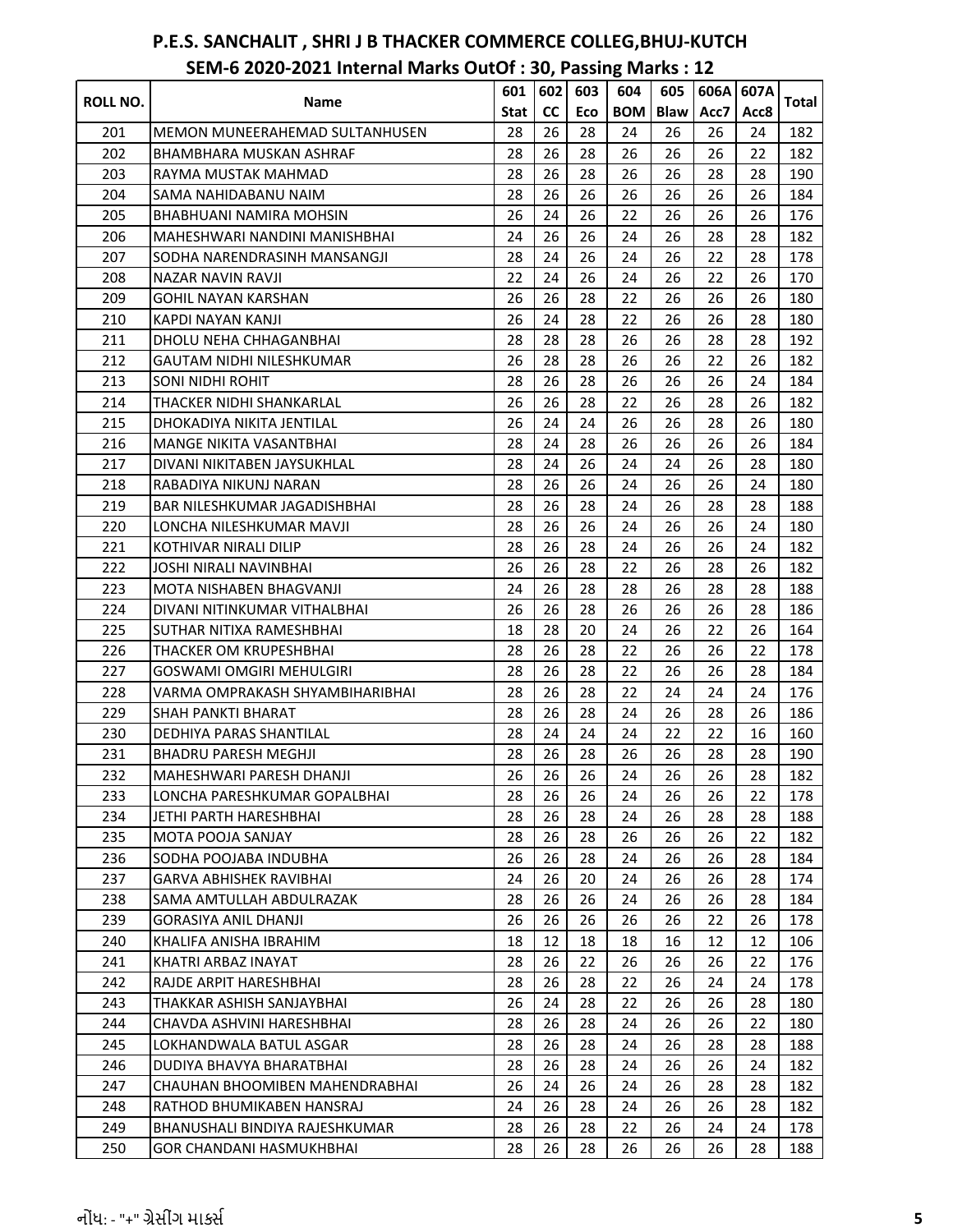| ROLL NO. | Name                                 | 601  | 602       | 603 | 604        | 605         | 606A | 607A | Total |
|----------|--------------------------------------|------|-----------|-----|------------|-------------|------|------|-------|
|          |                                      | Stat | <b>CC</b> | Eco | <b>BOM</b> | <b>Blaw</b> | Acc7 | Acc8 |       |
| 251      | SODHA DASHRATHSINH NIBAJI            | 26   | 26        | 28  | 22         | 26          | 22   | 24   | 174   |
| 252      | DHAMECHA DEVANG PRAKASH              | 28   | 26        | 28  | 24         | 26          | 26   | 24   | 182   |
| 253      | SOLANKI DEVANSHI SANGRAMJI           | 24   | 26        | 28  | 24         | 26          | 26   | 26   | 180   |
| 254      | SHARMA DHARABEN ASHWINBHAI           | 24   | 24        | 26  | 22         | 26          | 16   | 24   | 162   |
| 255      | JAYPAL DHARMENDRA VELJI              | 22   | 26        | 28  | 24         | 26          | 26   | 24   | 176   |
| 256      | JADEJA DIGVIJAYSINH KESHUBHA         | 26   | 26        | 28  | 22         | 26          | 22   | 24   | 174   |
| 257      | <b>BHUVA DIPAK GOVIND</b>            | 26   | 26        | 26  | 26         | 26          | 22   | 28   | 180   |
| 258      | <b>GORASIYA HARSHID SHIVJI</b>       | 24   | 26        | 26  | 26         | 26          | 22   | 28   | 178   |
| 259      | LONCHA HASMITABEN DINESHKUMAR        | 24   | 26        | 28  | 24         | 26          | 26   | 26   | 180   |
| 260      | <b>GANATRA HENCY PIYUSHBHAI</b>      | 28   | 26        | 26  | 26         | 26          | 26   | 26   | 184   |
| 261      | PATEL HENSI MOHANLAL                 | 28   | 26        | 28  | 28         | 26          | 28   | 28   | 192   |
| 262      | <b>KERAI HIREN RAMJI</b>             | 26   | 26        | 28  | 26         | 18          | 22   | 28   | 174   |
| 263      | <b>GORASIYA HITESH LALJI</b>         | 28   | 26        | 26  | 24         | 26          | 24   | 28   | 182   |
| 264      | MAHESHWARI HITESH HARILAL            | 28   | 26        | 28  | 24         | 26          | 26   | 28   | 186   |
| 265      | SHAH JAINAM HITESHBHAI               | 20   | 24        | 22  | 24         | 26          | 28   | 26   | 170   |
| 266      | SHAH JAINAM PARASBHAI                | 26   | 22        | 26  | 28         | 26          | 28   | 24   | 180   |
| 267      | KOTAK JEET PRAVINBHAI                | 28   | 26        | 28  | 22         | 26          | 26   | 24   | 180   |
| 268      | DHAHENVAL JIGAR SURESHBHAI           | 28   | 26        | 28  | 24         | 26          | 28   | 28   | 188   |
| 269      | JOHN JOEL T T D JOHN                 | 28   | 26        | 28  | 24         | 26          | 26   | 22   | 180   |
| 270      | <b>CHAKI JUBER ISMAIL</b>            | 28   | 26        | 28  | 26         | 26          | 26   | 28   | 188   |
| 271      | RATHOD KAMLESH KANTIBHAI             | 26   | 26        | 28  | 24         | 26          | 26   | 24   | 180   |
| 272      | CHAUHAN KARAN MAYURBHAI              | 28   | 28        | 28  | 20         | 26          | 26   | 24   | 180   |
| 273      | DABHI KHUSHI JAGDISHBHAI             | 26   | 24        | 28  | 22         | 26          | 28   | 26   | 180   |
| 274      | VASU KOMAL JAYPRAKASH                | 28   | 26        | 28  | 26         | 26          | 26   | 22   | 182   |
| 275      | JADEJA KOMALBA BHUPENDRASINH         | 28   | 26        | 28  | 24         | 26          | 28   | 28   | 188   |
| 276      | ACHARYA KRUPALI VINODKUMAR           | 28   | 26        | 28  | 24         | 26          | 28   | 28   | 188   |
| 277      | CHAUHAN KULDIP JITENDRA              | 28   | 26        | 26  | 24         | 26          | 28   | 28   | 186   |
| 278      | BHASKAR LAXMI MANSINGH               | 28   | 24        | 28  | 26         | 26          | 26   | 26   | 184   |
| 279      | SAMA MAHAMADAMIN ABDULRAJAK          | 28   | 26        | 26  | 22         | 26          | 26   | 22   | 176   |
| 280      | GANATRA MARGI AJAYBHAI               | 28   | 28        | 28  | 26         | 26          | 26   | 24   | 186   |
| 281      | JARADI MEET CHANDRAKANT              | 28   | 26        | 20  | 24         | 26          | 26   | 28   | 178   |
| 282      | MAJETHIYA MEHUL KIRTIKUMAR           | 28   | 26        | 26  | 26         | 26          | 26   | 28   | 186   |
| 283      | SAMA MOHAMADTARIK HASAM              | 26   | 26        | 20  | 28         | 24          | 26   | 26   | 176   |
| 284      | BHAIJIWALA MOHAMMAD JUZARHUSSAIN     | 28   | 26        | 28  | 22         | 26          | 26   | 24   | 180   |
| 285      | GOYAL MYAZAR LAKHUBHAI               | 18   | 24        | 24  | 26         | 26          | 26   | 26   | 170   |
| 286      | CHAUHAN NANDNIBA RAJENDRASINH        | 22   | 22        | 28  | 24         | 26          | 24   | 24   | 170   |
| 287      | VELANI NARMADA MUKESHBHAI            | 28   | 26        | 28  | 24         | 26          | 26   | 26   | 184   |
| 288      | RUDANI NIDHI VASANTBHAI              | 28   | 26        | 28  | 24         | 26          | 28   | 26   | 186   |
| 289      | ZOTA NISHI RASIKLAL                  | 20   | 18        | 20  | 14         | 18          | 18   | 14   | 122   |
| 290      | PARMAR OM DHARMENDRABHAI             | 28   | 26        | 28  | 22         | 26          | 26   | 22   | 178   |
| 291      | JOSHI PRACHI RAJESHBHAI              | 28   | 26        | 26  | 24         | 26          | 26   | 24   | 180   |
| 292      | AYAR PRAKASH SHIVJIBHAI              | 20   | 24        | 26  | 26         | 26          | 26   | 26   | 174   |
| 293      | ZALA PRATIKSHABA BALBHADRASINH       | 28   | 26        | 28  | 26         | 26          | 26   | 24   | 184   |
| 294      | SHAH PREET NIRAJ                     | 28   | 20        | 22  | 22         | 26          | 26   | 22   | 166   |
| 295      | VEKARIYA PRIYA KARASHAN              | 22   | 26        | 26  | 24         | 26          | 28   | 28   | 180   |
| 296      | TILAK PRIYANKA RAMESHCHANDRA         | 28   | 26        | 24  | 22         | 26          | 28   | 26   | 180   |
| 297      | <b>GARODA PRIYANKABEN HARESHBHAI</b> | 24   | 26        | 28  | 24         | 26          | 26   | 28   | 182   |
| 298      | SADHU RAJDEEP BHAVESHBHAI            | 28   | 24        | 24  | 22         | 26          | 26   | 26   | 176   |
| 299      | SONI RAJKUMAR BHARATBHAI             | 20   | 24        | 28  | 22         | 26          | 26   | 28   | 174   |
| 300      | HIRANI RAVI KESHRABHAI               | 26   | 26        | 26  | 26         | 26          | 22   | 28   | 180   |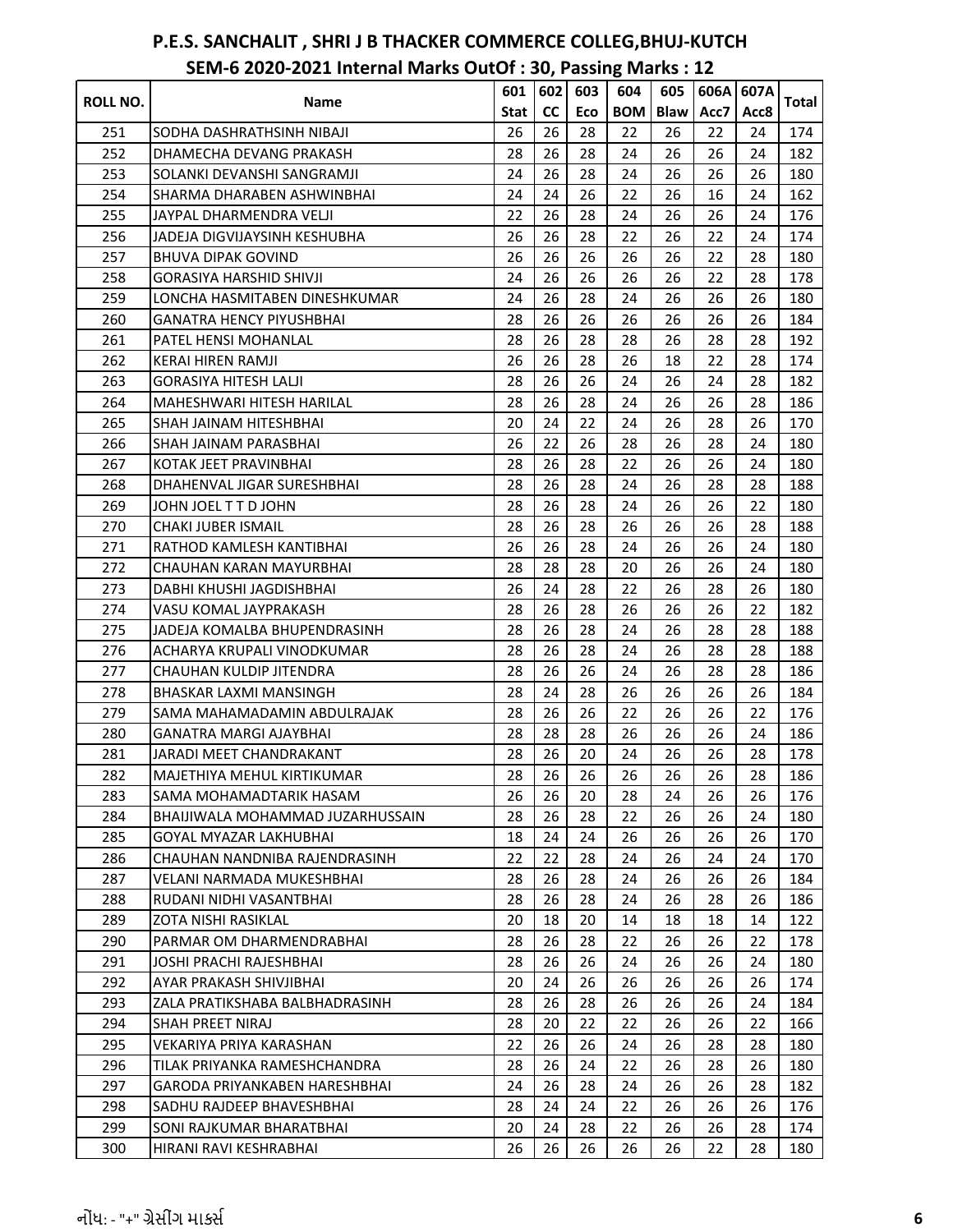|                 |                                    | 601  | 602       | 603 | 604        | 605         | 606A | 607A |       |
|-----------------|------------------------------------|------|-----------|-----|------------|-------------|------|------|-------|
| <b>ROLL NO.</b> | Name                               | Stat | <b>CC</b> | Eco | <b>BOM</b> | <b>Blaw</b> | Acc7 | Acc8 | Total |
| 301             | SONPAR RISHI MANOJ                 | 28   | 26        | 28  | 24         | 26          | 28   | 28   | 188   |
| 302             | <b>SINGH RIYA RANJIT SINGH</b>     | 28   | 24        | 28  | 26         | 26          | 26   | 26   | 184   |
| 303             | VALANI RIYA LAXMANBHAI             | 28   | 26        | 28  | 28         | 26          | 28   | 28   | 192   |
| 304             | KHATRI SADDAM RAJAK                | 24   | 28        | 26  | 24         | 26          | 24   | 24   | 176   |
| 305             | MAHESHWARI SAGAR DAMJIBHAI         | 16   | 20        | 12  | 14         | 18          | 20   | 14   | 114   |
| 306             | CHAKI SAMIR OSMANBHAI              | 28   | 24        | 28  | 24         | 26          | 26   | 24   | 180   |
| 307             | SHIKH SANDEEPSINH THAKORSINH       | 28   | 26        | 26  | 24         | 26          | 26   | 22   | 178   |
| 308             | VAGHJIYANI SANDIP RAMESHBHAI       | 26   | 26        | 28  | 26         | 26          | 22   | 26   | 180   |
| 309             | KHATRI SHAHENAZ GAFUR              | 26   | 26        | 28  | 28         | 26          | 28   | 28   | 190   |
| 310             | SINDHISAMA SHAHJAHA ASLAM          | 26   | 26        | 26  | 20         | 26          | 28   | 26   | 178   |
| 311             | <b>BUCHIYA SHANTILAL GOPALBHAI</b> | 28   | 24        | 20  | 24         | 26          | 26   | 28   | 176   |
| 312             | MAHESHWARI SHRADDHA BHIKHALAL      | 28   | 28        | 28  | 26         | 26          | 26   | 24   | 186   |
| 313             | PANDEY SHUBHAM RAJKARAN            | 28   | 26        | 28  | 24         | 26          | 26   | 22   | 180   |
| 314             | MORBIYA SRUSHTI MAHENDRABHAI       | 28   | 26        | 28  | 26         | 26          | 28   | 26   | 188   |
| 315             | <b>PATEL SUCHIT KISHOR</b>         | 28   | 26        | 28  | 24         | 26          | 26   | 24   | 182   |
| 316             | VARCHAND SUNIL UGABHAI             | 20   | 24        | 26  | 26         | 26          | 26   | 26   | 174   |
| 317             | <b>MAHESHWARI SURESH BIJAL</b>     | 22   | 26        | 28  | 24         | 26          | 26   | 24   | 176   |
| 318             | PATEL TIRTH PRAKASH                | 28   | 26        | 28  | 26         | 26          | 26   | 22   | 182   |
| 319             | VEKARIA TWINKLE DEVSHI             | 28   | 26        | 28  | 24         | 26          | 26   | 28   | 186   |
| 320             | THACKER URVI NITINBHAI             | 28   | 28        | 28  | 24         | 26          | 26   | 28   | 188   |
| 321             | DHANDHUKIYA VANDANA KETANBHAI      | 28   | 26        | 26  | 24         | 22          | 28   | 22   | 176   |
| 322             | <b>GORSIYA VISHAL DHANJI</b>       | 26   | 26        | 26  | 26         | 26          | 22   | 28   | 180   |
| 323             | <b>BHATT VISHVA KAUSHIKBHAI</b>    | 28   | 26        | 28  | 22         | 26          | 26   | 24   | 180   |
| 324             | <b>SHAH VRUSHIKA PRAFULBHAI</b>    | 28   | 22        | 26  | 28         | 26          | 28   | 24   | 182   |
| 325             | THACKER YASH BHAVESH               | 28   | 22        | 28  | 24         | 26          | 26   | 24   | 178   |
| 326             | BHINDE YASHVI JAGDISHBHAI          | 28   | 26        | 28  | 26         | 26          | 26   | 28   | 188   |
| 327             | PARMAR YUVRAJSINH RAJENDRASINH     | 28   | 24        | 28  | 28         | 26          | 28   | 28   | 190   |
| 328             | <b>BHIMANI POOJABEN BHAGVANDAS</b> | 28   | 24        | 28  | 20         | 26          | 28   | 28   | 182   |
| 329             | THACKER POOJABEN CHANDULAL         | 28   | 26        | 28  | 24         | 26          | 28   | 28   | 188   |
| 330             | SOLANKI PRAGATI ASHOKKUMAR         | 26   | 24        | 26  | 22         | 26          | 26   | 26   | 176   |
| 331             | <b>GOR PRANJALI ATULBHAI</b>       | 28   | 26        | 28  | 24         | 26          | 26   | 28   | 186   |
| 332             | DABHI PRATHAMKUMAR BHARATBHAI      | 26   | 26        | 28  | 24         | 26          | 24   | 24   | 178   |
| 333             | GAGAL PRATIK NARSHI                | 22   | 26        | 26  | 20         | 26          | 20   | 28   | 168   |
| 334             | GANDHA PRATVI JAGDISHBHAI          | 28   | 26        | 26  | 26         | 26          | 26   | 26   | 184   |
| 335             | RAJGOR PRINCE DHIRAJKUMAR          | 28   | 24        | 28  | 28         | 26          | 28   | 28   | 190   |
| 336             | POMAL PRINCY ATULBHAI              | 28   | 26        | 28  | 26         | 26          | 26   | 26   | 186   |
| 337             | BHUDIA PRITAM SHAMJI               | 28   | 26        | 26  | 24         | 26          | 26   | 28   | 184   |
| 338             | <b>MANEK PRIYA HITESHBHAI</b>      | 26   | 26        | 28  | 22         | 26          | 28   | 26   | 182   |
| 339             | <b>GADHAVI PRIYABEN VACHHIYA</b>   | 28   | 26        | 28  | 24         | 26          | 28   | 28   | 188   |
| 340             | VALANI PRIYABEN KISHORKUMAR        | 28   | 26        | 28  | 22         | 26          | 28   | 28   | 186   |
| 341             | DARJI PRUTHIL PARESHBHAI           | 26   | 26        | 28  | 24         | 26          | 26   | 24   | 180   |
| 342             | JADEJA RAGHUVEERSINH MERUBHA       | 26   | 26        | 28  | 24         | 26          | 26   | 24   | 180   |
| 343             | SOLANKI RAHUL PARSOTAM             | 28   | 26        | 28  | 24         | 26          | 26   | 28   | 186   |
| 344             | MAHESHWARI RAHULKUMAR SHIVJI       | 26   | 26        | 22  | 24         | 26          | 26   | 28   | 178   |
| 345             | <b>GOR RAJ KANTILAL</b>            | 28   | 26        | 26  | 20         | 26          | 24   | 22   | 172   |
| 346             | NARSINGANI RAJ RASIKLAL            | 28   | 26        | 28  | 24         | 26          | 28   | 28   | 188   |
| 347             | <b>SONI RAJ BIPINBHAI</b>          | 28   | 26        | 28  | 24         | 26          | 28   | 28   | 188   |
| 348             | JADEJA RAJENDRASINH DEVUBHA        | 28   | 24        | 28  | 24         | 26          | 26   | 24   | 180   |
| 349             | SHETHIYA RAJESH SHIVAJI            | 28   | 26        | 28  | 22         | 26          | 26   | 28   | 184   |
| 350             | SANGHAR RAJESHRI HADHU             | 12   | 24        | 24  | 24         | 22          | 24   | 20   | 150   |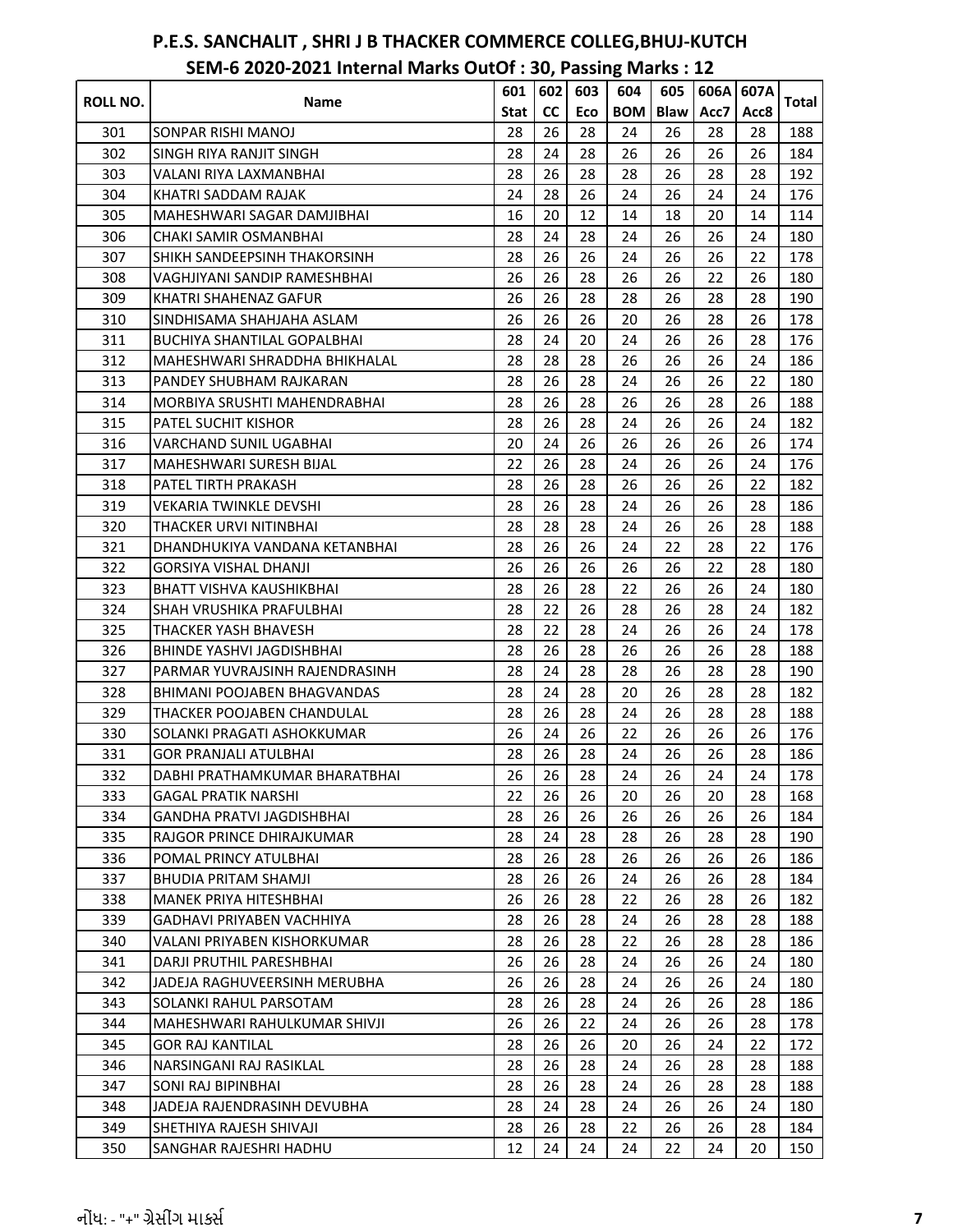|                 |                                       | 601     | 602       | 603    | 604        | 605         | 606A | 607A |       |
|-----------------|---------------------------------------|---------|-----------|--------|------------|-------------|------|------|-------|
| <b>ROLL NO.</b> | Name                                  | Stat    | <b>CC</b> | Eco    | <b>BOM</b> | <b>Blaw</b> | Acc7 | Acc8 | Total |
| 351             | VAGHELA RAJVEERSINH HITENDRASINH      | 28      | 26        | 28     | 24         | 26          | 28   | 26   | 186   |
| 352             | THACKER RAJVI VINODBHAI               | 28      | 26        | 28     | 26         | 26          | 26   | 28   | 188   |
| 353             | GORDIYA RAMCHANDRA TRILOKCHAND        | 24      | 26        | 24     | 28         | 26          | 22   | 26   | 176   |
| 354             | <b>BHANUSHALI RAMESH MAHENDRABHAI</b> | 26      | 24        | 24     | 26         | 26          | 28   | 28   | 182   |
| 355             | HARIJAN RAMJI DHANJI                  | 26      | 26        | 28     | 26         | 26          | 24   | 24   | 180   |
| 356             | RABARI RANABHAI RAJABHAI              | 20      | 18        | 18     | 16         | 18          | 20   | 20   | 130   |
| 357             | PRAJAPATI RAVIKA KANTIBHAI            | 26      | 24        | 24     | 22         | 26          | 26   | 26   | 174   |
| 358             | SODHA RAVIRAJSINH GAJENDRASINH        | 26      | 28        | 24     | 24         | 18          | 26   | 24   | 170   |
| 359             | RABARI RAYMAL DEVJIBHAI               | 18      | 18        | 20     | 16         | 18          | 20   | 20   | 130   |
| 360             | ZALA RIDDHIBA PRUTHVIRAJSINH          | 28      | 26        | 28     | 24         | 26          | 28   | 26   | 186   |
| 361             | DAVE RIDHDHIBEN BHARATBHAI            | 28      | 26        | 28     | 26         | 26          | 26   | 28   | 188   |
| 362             | CHHANGA RINA RANCHHOD                 | 26      | 24        | 16     | 26         | 26          | 22   | 22   | 162   |
| 363             | VYAS RIYA MAHESHBHAI                  | 28      | 26        | 28     | 24         | 26          | 28   | 26   | 186   |
| 364             | GOR ROHAN MILANBHAI                   | 28      | 22        | 28     | 24         | 26          | 26   | 22   | 176   |
| 365             | KOTAK RUCHI BHARATBHAI                | 28      | 26        | 28     | 26         | 26          | 26   | 28   | 188   |
| 366             | GANATRA RUTU VINODKUMAR               | 28      | 26        | 28     | 24         | 26          | 26   | 22   | 180   |
| 367             | JADEJA RUTURAJSINH MADANSINH          | 26      | 26        | 28     | 22         | 26          | 26   | 20   | 174   |
| 368             | SANKHALA RUTVIKKUMAR HARILAL          | 26      | 26        | 28     | 26         | 26          | 26   | 26   | 184   |
| 369             | PARGADU SACHIN DEVSHI                 | 26      | 26        | 28     | 24         | 26          | 28   | 26   | 184   |
| 370             | MAHESHWARI SANGEETA RAMJIBHAI         | 28      | 26        | 24     | 24         | 26          | 26   | 28   | 182   |
| 371             | SANDHISAMA SANIYA ASHGAR              | 16      | 26        | 22     | 24         | 26          | 26   | 24   | 164   |
| 372             | CHOUDHARI SANJAYKUMAR RAMESHKUMAR     | 26      | 26        | 28     | 24         | 26          | 28   | 26   | 184   |
| 373             | YADAV SAVAN AMOL                      | 22      | 28        | 14     | 24         | 22          | 28   | 18   | 156   |
| 374             | KANANI SAVRAJ ASHARIYA                | 24      | 26        | 28     | 24         | 26          | 26   | 26   | 180   |
| 375             | CHATUANI SEEMA BHARATBHAI             | 28      | 24        | 26     | 24         | 26          | 26   | 22   | 176   |
| 376             | PRAJAPATI SHABANA SIDHIK              | $8 + 4$ | 14        | 6      | 18         | 18          | 18   | 14   | 100   |
| 377             | <b>MANJOTHI SHABBIRHUSEN HAMID</b>    | 16      | 26        | $10+2$ | 22         | 26          | 16   | 26   | 144   |
| 378             | SANGAR SHAILESH PARBATBHAI            | 26      | 26        | 26     | 24         | 26          | 28   | 26   | 182   |
| 379             | JADEJA SHAKTISINH BHAVUBHA            | 28      | 26        | 28     | 24         | 26          | 28   | 28   | 188   |
| 380             | AHIR SHANKAR KARMSHIBHAI              | 26      | 24        | 28     | 24         | 26          | 26   | 26   | 180   |
| 381             | PARGADU SHANKAR DHANJIBHAI            | 28      | 26        | 28     | 22         | 26          | 26   | 28   | 184   |
| 382             | JOGI SHANTILAL VERSHI                 | 26      | 24        | 28     | 22         | 26          | 26   | 28   | 180   |
| 383             | GOR SHEFALI ANILBHAI                  | 20      | 22        | 26     | 24         | 26          | 28   | 28   | 174   |
| 384             | RATHOD SHIKHA VIJAYSINH               | 26      | 24        | 26     | 26         | 26          | 28   | 26   | 182   |
| 385             | KATTA SHIVAM BHARATBHAI               | 28      | 26        | 26     | 22         | 26          | 26   | 20   | 174   |
| 386             | SOLANKI SHIVAM MAHENDRABHAI           | 26      | 26        | 28     | 22         | 26          | 26   | 24   | 178   |
| 387             | SOLANKI SHIVAM BHARATBHAI             | 26      | 26        | 26     | 24         | 26          | 28   | 26   | 182   |
| 388             | GAMI SHIVANI HARISHBHAI               | 28      | 26        | 28     | 24         | 26          | 26   | 26   | 184   |
| 389             | PUJARA SHRUTI MAHENDRABHAI            | 28      | 24        | 28     | 22         | 26          | 26   | 22   | 176   |
| 390             | <b>BHANUSHALI SHYAM JAGDISH</b>       | 28      | 26        | 26     | 22         | 26          | 24   | 24   | 176   |
| 391             | <b>BARU SHYAMKUMAR BIPINCHANDRA</b>   | 28      | 26        | 28     | 24         | 26          | 28   | 26   | 186   |
| 392             | SHAH SIDDHI SANJAY                    | 28      | 26        | 28     | 26         | 26          | 26   | 22   | 182   |
| 393             | MAKALAI SIFA SULTAN                   | 26      | 26        | 28     | 24         | 26          | 26   | 24   | 180   |
| 394             | SHAH SIMONEE PRAKASHBHAI              | 28      | 26        | 28     | 24         | 26          | 28   | 26   | 186   |
| 395             | THACKER SIMRAN MAHENDRABHAI           | 28      | 24        | 28     | 26         | 26          | 28   | 28   | 188   |
| 396             | <b>MEHTA SMIT HARESHKUMAR</b>         | 28      | 26        | 28     | 22         | 26          | 28   | 26   | 184   |
| 397             | DUDHAIYA SOHAN BHARAT                 | 28      | 26        | 28     | 22         | 26          | 26   | 22   | 178   |
| 398             | <b>MECWAN STANLEY PETER</b>           | 28      | 26        | 28     | 22         | 26          | 26   | 22   | 178   |
| 399             | <b>MEHTA SUCHITA JAKHSHI</b>          | 28      | 26        | 26     | 24         | 26          | 28   | 26   | 184   |
| 400             | <b>BADGA SUNITABAHEN MUKESHBHAI</b>   | 22      | 22        | 22     | 26         | 24          | 24   | 24   | 164   |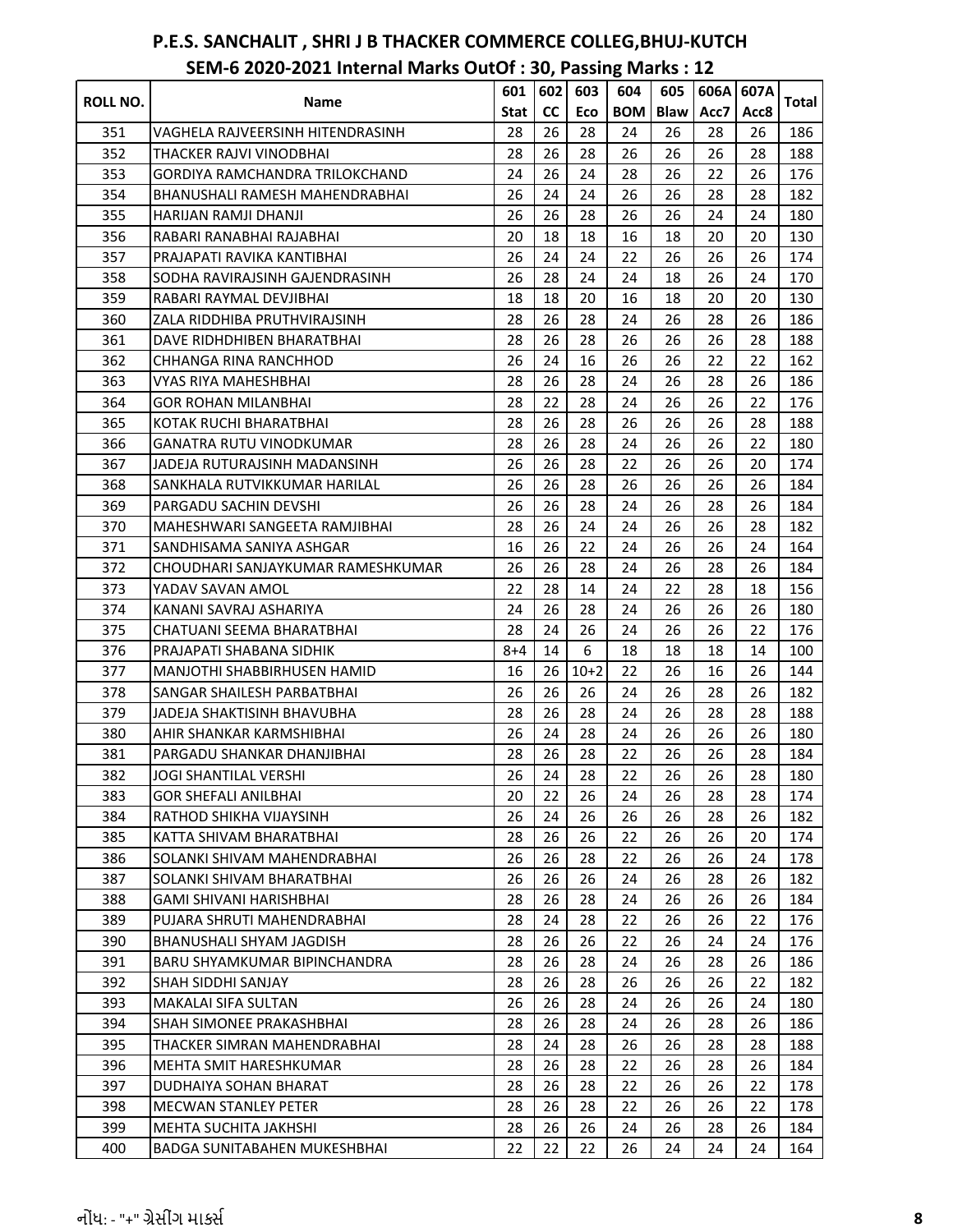|                 |                                  | 601    | 602         | 603         | 604        | 605         | 606A | 607A |       |
|-----------------|----------------------------------|--------|-------------|-------------|------------|-------------|------|------|-------|
| <b>ROLL NO.</b> | Name                             | Stat   | <b>CC</b>   | Eco         | <b>BOM</b> | <b>Blaw</b> | Acc7 | Acc8 | Total |
| 401             | CHAVDA SURAJ MOHANBHAI           | 14     | 16          | 20          | 14         | 22          | 16   | 18   | 120   |
| 402             | VARSANI SURESH RAMJI             | 28     | 26          | 26          | 22         | 26          | 26   | 26   | 180   |
| 403             | JOSHI TAMANNABEN VALJIBHAI       | 26     | 24          | 24          | 26         | 26          | 22   | 26   | 174   |
| 404             | KHATRI TANVEERABANU TALAB        | 24     | 24          | 28          | 26         | 26          | 26   | 26   | 180   |
| 405             | KHATRI TANZINA IQBAL             | 24     | 24          | 24          | 24         | 26          | 28   | 28   | 178   |
| 406             | <b>KUMBHAR TOSHIF SALIMBHAI</b>  | 0      | $\mathbf 0$ | $\mathbf 0$ | 0          | $\Omega$    | 0    | 0    | 0     |
| 407             | PARMAR UNNATI KALPESH            | 26     | 24          | 28          | 26         | 26          | 28   | 26   | 184   |
| 408             | PARMAR URMI BANSILAL             | 28     | 24          | 26          | 26         | 26          | 26   | 28   | 184   |
| 409             | <b>MANGE URVI RAJESHBHAI</b>     | 26     | 24          | 26          | 22         | 26          | 26   | 26   | 176   |
| 410             | <b>RATHOD URVI NANALAL</b>       | 28     | 26          | 26          | 24         | 26          | 28   | 26   | 184   |
| 411             | HIRANI VAISHALIBEN BHUPENDRABHAI | 28     | 26          | 26          | 26         | 26          | 28   | 22   | 182   |
| 412             | POKAR VAISHALIBEN BHAGAVANBHAI   | 26     | 26          | 28          | 24         | 26          | 28   | 28   | 186   |
| 413             | CHAD VANITA DAMJI                | 24     | 26          | 28          | 26         | 26          | 26   | 24   | 180   |
| 414             | SHAH VANSHIKA PRAFULBHAI         | 28     | 24          | 26          | 28         | 26          | 28   | 24   | 184   |
| 415             | GORASIA VANSHILA HARJIBHAI       | 28     | 26          | 28          | 24         | 26          | 26   | 28   | 186   |
| 416             | SIJU VASANTBHAI KHIMJI           | 28     | 26          | 28          | 26         | 26          | 26   | 28   | 188   |
| 417             | CHAMPANERIA VIDHYA RAJESHBHAI    | 26     | 22          | 24          | 22         | 26          | 24   | 22   | 166   |
| 418             | <b>BHOIYA VISHAL NAVINBHAI</b>   | 26     | 26          | 26          | 26         | 26          | 26   | 28   | 184   |
| 419             | <b>GOHIL VISHAL VALJI</b>        | 28     | 26          | 24          | 24         | 26          | 28   | 24   | 180   |
| 420             | RABARI VISHAL PANNABHAI          | 28     | 26          | 28          | 24         | 26          | 28   | 28   | 188   |
| 421             | KOTHIVAR VISHWABEN LAGDHIR       | 28     | 26          | 28          | 24         | 26          | 26   | 24   | 182   |
| 422             | JADEJA VISHWARAJSINH KARUBHA     | 14     | 22          | 16          | 14         | 12          | 14   | 18   | 110   |
| 423             | RAJGOR VIVEK RAJENDRA            | 28     | 26          | 28          | 22         | 26          | 26   | 22   | 178   |
| 424             | KATIRA VRUSHIKA BHARATBHAI       | 28     | 26          | 26          | 24         | 24          | 26   | 26   | 180   |
| 425             | MAHETA VRUTIBEN PRAKASHBHAI      | 28     | 26          | 28          | 26         | 26          | 26   | 22   | 182   |
| 426             | BABARIYA YASHA MAHENDRA          | 28     | 26          | 28          | 24         | 26          | 28   | 26   | 186   |
| 427             | MAMTORA YASHKUMAR JAYENDRABHAI   | 26     | 26          | 28          | 22         | 26          | 26   | 24   | 178   |
| 428             | ZOLA YASHODA PARBAT              | 28     | 26          | 28          | 24         | 26          | 28   | 28   | 188   |
| 429             | ATHA YASHVI GHANSHYAMBHAI        | 26     | 24          | 28          | 24         | 26          | 26   | 26   | 180   |
| 430             | PITHAD YASHVI NILESHBHAI         | 28     | 26          | 28          | 24         | 26          | 26   | 24   | 182   |
| 431             | RUPAREL YASHVI RAJESHBHAI        | 28     | 26          | 28          | 22         | 26          | 26   | 22   | 178   |
| 432             | CHAVDA YOGESH MANGAL             | 28     | 24          | 28          | 22         | 26          | 26   | 24   | 178   |
| 433             | KERASIYA YOGESH DAMJIBHAI        | 24     | 22          | 26          | 26         | 26          | 24   | 26   | 174   |
| 434             | KATARIYA YOGESHKUMAR ARVIND      | 26     | 22          | 26          | 18         | 26          | 26   | 22   | 166   |
| 435             | CHAUHAN YUGAL MANOJBHAI          | 28     | 26          | 28          | 26         | 26          | 26   | 24   | 184   |
| 436             | JADEJA YUVRAJSINH JALAMSINH      | 26     | 26          | 22          | 28         | 26          | 22   | 26   | 176   |
| 437             | SODHA YUVRAJSINH MANSANGJI       | 28     | 26          | 28          | 22         | 26          | 24   | 24   | 178   |
| 438             | VAGHJIANI HASIN ARVIND           | 24     | 26          | 24          | 24         | 26          | 24   | 22   | 170   |
| 439             | RABARI SAJAN HAMIR               | 26     | 26          | 26          | 24         | 26          | 28   | 26   | 182   |
| 440             | JADEJA AMARDEEP LAKHDHIRSINH     | 26     | 28          | 22          | 24         | 26          | 26   | 24   | 176   |
| 441             | AYAR BHUMIT SAMJI                | 26     | 24          | 28          | 26         | 26          | 26   | 26   | 182   |
| 442             | BHANUSHALI DARSHAN HIMATLAL      | 22     | 26          | 24          | 24         | 26          | 26   | 24   | 172   |
| 443             | BHANUSHALI DIPAKKUMAR MANGALDAS  | $10+2$ | 20          | 14          | 18         | 26          | 24   | 24   | 138   |
| 444             | SONEJI DIPAL MAHENDRA            | 28     | 24          | 26          | 22         | 26          | 26   | 28   | 180   |
| 445             | KATIRA JIGAR VINODBHAI           | 28     | 24          | 24          | 24         | 26          | 26   | 24   | 176   |
| 446             | DURGANI JINAL PRAKASH            | 28     | 26          | 28          | 26         | 26          | 28   | 26   | 188   |
| 447             | LIYA KISHAN KAUSHIKBHAI          | 26     | 24          | 26          | 26         | 26          | 26   | 26   | 180   |
| 448             | SHAH PARSHVA DHARMENDRABHAI      | 28     | 26          | 28          | 26         | 26          | 26   | 22   | 182   |
| 449             | THAKKAR SANJAYKUMAR PRANLAL      | 28     | 26          | 28          | 22         | 26          | 26   | 24   | 180   |
| 450             | <b>GOR SHRUTI VIJAYBHAI</b>      | 26     | 24          | 26          | 22         | 26          | 26   | 26   | 176   |